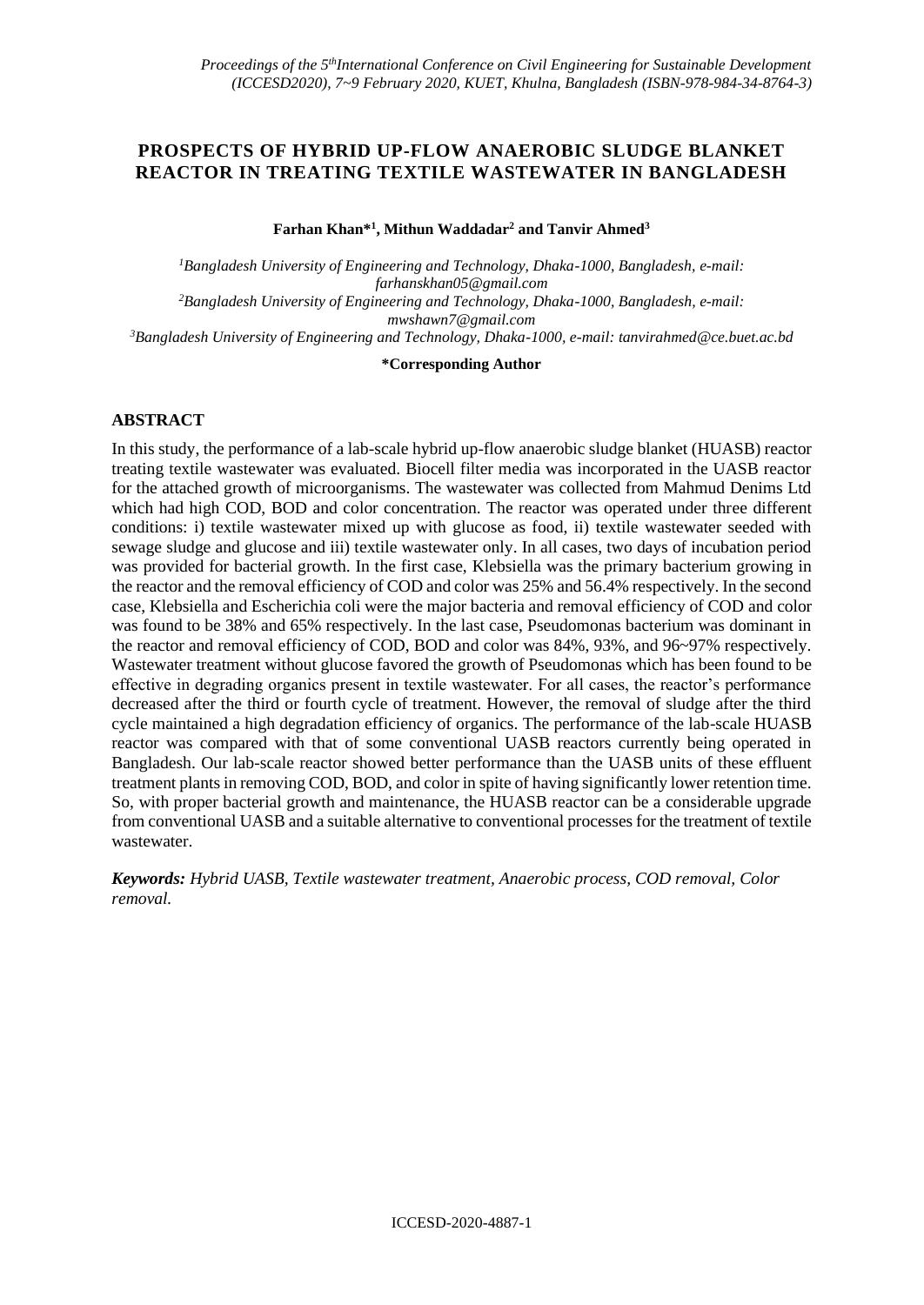# **1. INTRODUCTION**

The textile industry contributes a significant portion of the total exports of Bangladesh. Share of Readymade-garments (RMG) in national export is 85.43% (Bangladesh Bureau of Statistics [BBS],2017). However, the textile industry consumes large quantities of water and produces large volumes of wastewater. It is estimated that textile industries in Bangladesh generated around 217 million m3 of wastewater in 2016 and if the textile industries continue using conventional dyeing practices then wastewater production for the year 2021 will be 349 million m3 (Hossain, Sarker, & Khan, 2018). Wastewater from printing and dyeing units is often rich in color, contains residues of reactive dyes and these dyes are mostly aromatic and heterocyclic organic compounds (Wang, Xue, Huang & Liu, 2011). These structures are complicated and stable which poses a greater difficulty for degradation using conventional wastewater treatment processes (Joshi, Bansal, & Purwar, 2004).

In the past several decades, many techniques have emerged to find an economical and efficient way to treat the textile dyeing wastewater, including physicochemical, biochemical, biological and combined treatment processes. Industries adopting chemical treatment processes are facing the problem of excessive sludge generation which is unmanageable in most developing countries (Samer, 2015). Also, chemically treated water with low regulation may pose an additional health hazard (e.g. formation of trihalomethanes) (Akpor, 2011). Aerobic treatment processes show lower efficiency under increased organic loading, have a high operational cost associated with blower operation and generates a large amount of sludge. These problems have led industry owners to adopt anaerobic wastewater treatment processes which could potentially overcome some of these problems. The Up-flow Anaerobic Sludge Blanket (UASB) Reactor has been successfully implemented to treat wastewater in our neighboring country, India for more than 20 years and its performance was found to be satisfactory (Khalil, Mittal, Raghav, & Rajeev, 2006). Presently over 200 full-scale UASB plants are in operation all over the world for the treatment of both domestic and industrial wastewaters.

UASB reactor is a methanogenic (methane-producing) digester. It works even when the wastewater contains chemical oxygen demand (COD) and biochemical oxygen demand (BOD) value so high that the aerobic treatment becomes ineffective. The UASB reactor reduces COD and BOD concentration to such a level that it can be treated further using aerobic processes. The main advantage of this technology is low capital cost, low energy requirements, low operational and maintenance cost(Miah, 2013). No chemical is needed except for controlling pH. Moreover, the biogas produced bythe UASB reactor can be used to recover energy(Daud et al., 2018). But in this technology, a start-up period of 3-4 months is needed for granule formation in a delicately controlled environment (Hulshoff Pol, De Castro Lopes, Lettinga & Lens, 2004). Besides, COD removal efficiency is about 50%, necessitating further treatments (Amaral, Kato, Florêncio & Gavazza, 2014). If the environment for bacterial growth is disturbed, the reactor fails and an additional maturation period for granules is needed for restarting the reactor. In order to eliminate all these shortcomings, a modification has been proposed to the conventional UASB which is through the introduction of a media for attached growth and the modified setup is termed as hybrid UASB (HUASB). This adjustment has been found to reduce the start-up time, enhance COD and color removal efficiency and to lower down retention time (Priya, Meenambal, Balasubramanian & Perumal, 2015). As this technology works better in a hot climate, it is deemed to be highly suitable for countries like India and Bangladesh. This technology is yet to be implemented in large industrial effluent treatment plants in Bangladesh.

The objective of this study is to evaluate the performance of the HUASB reactor treating textile wastewater in Bangladesh. A lab-scale reactor was operated and bacterial growth, sludge production, COD, BOD, and color removal efficiencies were monitored under different operating conditions.

## **2. METHODOLOGY**

#### **2.1 Wastewater Collection**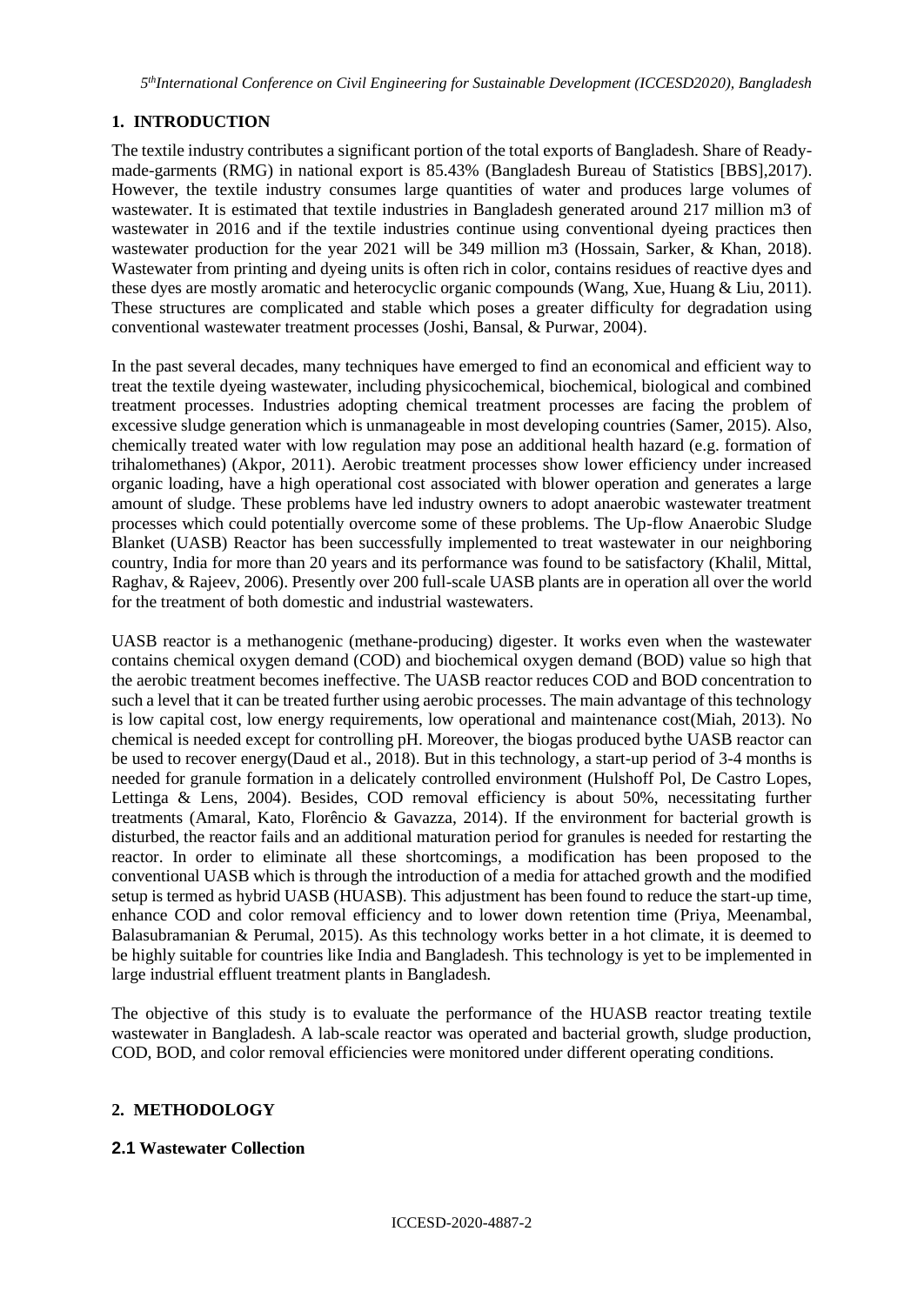Textile wastewater from Mahmud Denims Limited, Shafipur, Kaliakoir, Gazipur was used in our experiments. The factory comprises of spinning, weaving, dyeing, and jeans section. The production capacity of thisfactoryis about 1,50,000 Yards/day while consuming about 2500 m<sup>3</sup> water/day. Water used in different processes is mainly groundwater. The wastewater was fed with cow dung at a ratio of 1:3 v/v in the feeding tank. Wastewater was collected in 25L plastic containers from the equalization tank of the industry's ETP. The raw wastewater characteristics are shown in Table 1.

| Parameter                       | Value         |  |
|---------------------------------|---------------|--|
| pH                              | 7.4           |  |
| Electrical Conductivity (mS/cm) | 6.59          |  |
| Color (Pt-Co Unit)              | 8700~8900     |  |
| Dissolved Oxygen (mg/L)         | 0.06          |  |
| Phosphate $(mg/L)$              | 72            |  |
| Total Dissolved Solids (mg/L)   | 1578          |  |
| Total Suspended Solids (mg/L)   | 8513          |  |
| $COD$ (mg/L)                    | $2310 - 2416$ |  |

Table 1: Characteristics of raw wastewater

### **2.2 Experimental Setup**

A lab-scale reactor with a capacity of 12.3 liters was fabricated using a transparent acrylic fiber cylinder with a diameter of 3.5 inches and a height of 6.5 feet with a wall thickness of 0.5 inches. The reactor is divided into three zones- Digestion zone, Transition zone, and Settling zone. A Schematic diagram is shown in figure 1.



Figure 1: Schematic diagram (left) and image (right) of the experimental setup

The digestion zone was at the lower part of the reactor, 4.5 feet long and filled with pond bio cells (packing media, polypropylene rings of 20 mm diameter) in between 2 fixed screens (0.2-inch diameter screen size). The screens are placed at a distanceof 48 inches to contain the pond bio cells. These bio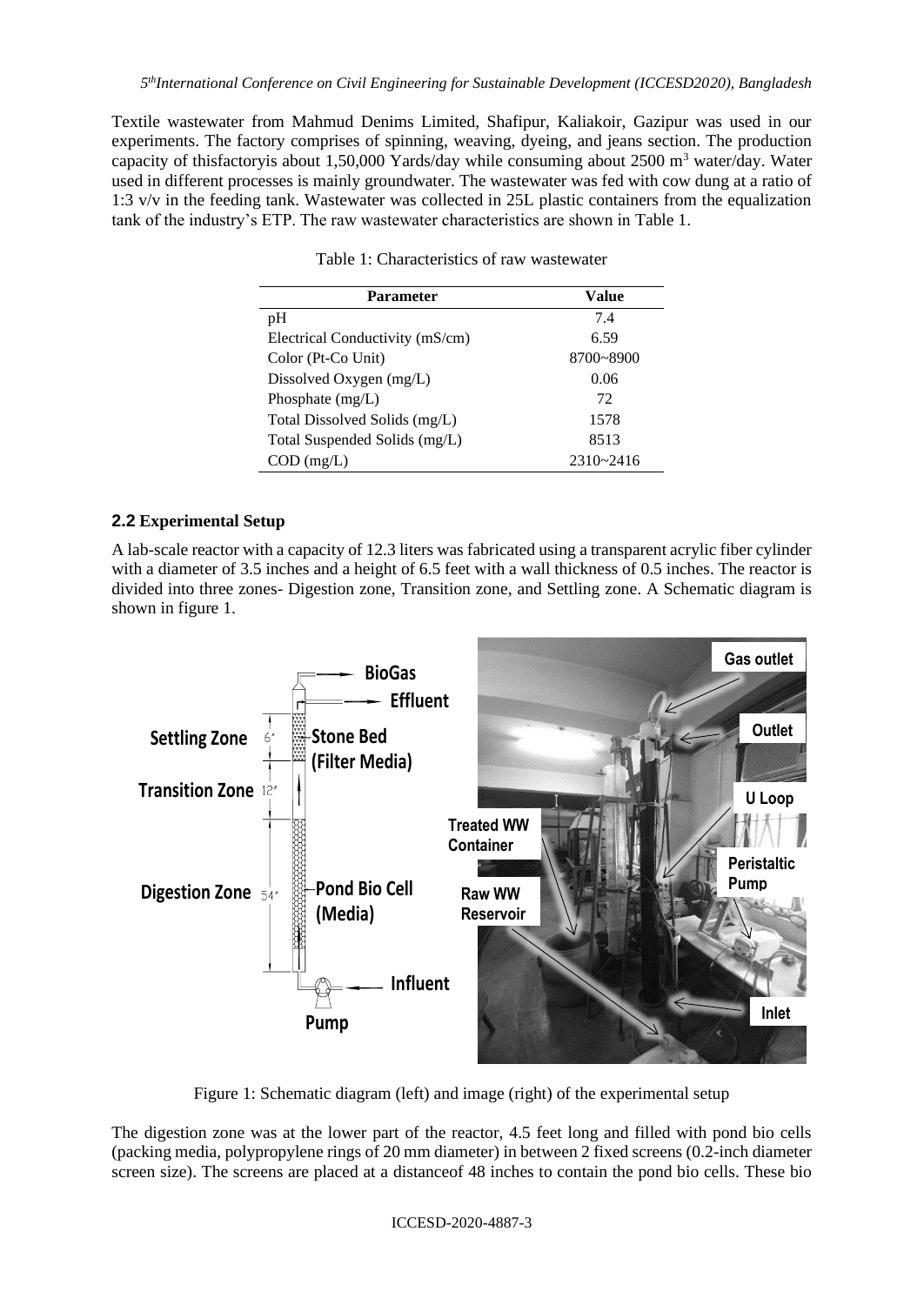cells facilitate the growth of microorganisms. 6 inches of space was provided at the bottom of the rector for sludge accumulation. Above the digestion zone, there was a 1-foot blank space as a transition zone. The next 6-inch height was the settling zone filled with fine gravel (passing 3/8 inches sieve and retaining on #4 sieve) held between two similar screens functioning as a filter media. Gravel bed and the packing media reduce the working volume of the reactor to 8.8L. Outlet pipe was connected to the effluent tank through rubber tubing with a U loop. The U loop provided a water seal and prevented the intrusion of atmospheric air into the reactor in order to retain anaerobic conditions in the reactor. A peristaltic pump was used to pump wastewater into the reactor.

### **2.3 Operational Method**

Raw textile wastewater was treated with varying hydraulic retention times (HRT) under different startup conditions. Five trials were given to treat wastewater using the laboratory setup. Anaerobic seed culture collected from the feeding tank of the ETP plant of Mahmud Denims Limited was used for the inoculation in the HUASB reactor. For the first trial, glucose was mixed with textile wastewater as a source of food for microorganisms. For the second and third trials, glucose and sewage sludge were added during start-up. For the fourth and fifth trials, only textile wastewater was fed in the reactor. An HRT of 2 days was maintained during the reactor set-up period. Wastewater was cycled once a day with intended retention time. 5-6 cycles of wastewater treatment were completed in each trial. Since the reactor's hydraulic characteristics were closer to the plug flow, samples at the inlet were compared with samples taken from the outlet one HRT later. Different parameters such as BOD, COD, color, Electrical Conductivity (EC), pH, Dissolved Oxygen (DO), Oxidation-reduction Potential (ORP), etc. were tested for each condition using standard procedures. DO concentration less than 0.1 mg/L and ORP value less than -300 mV ensured anaerobic condition in the reactor. Bacterial growth was identified whenever there was a significant change in results. The reactor was operated at mesophilic temperature ( $27\pm5^{\circ}$ ) C). During winter the temperature was controlled by incorporating a room heater beside the reactor. The pH of the incoming wastewater into the reactor was maintained at 8 for optimal bacterial growth. Effluent pH varied between 5.6~7.5 which indicated that decomposition was taking place in the rector. For the first three trials, the reactor was operated for 5 to 6 cycles without desludging. For the fourth trial, sludge was fully removed after the fourth cycle. Whereas for the fifth trial, sludge was partially removed after the third cycle. For the detection of bacteria, water and sludge samples were taken from the reactor and sent to the pathology lab of Impulse Hospital, Dhaka, Bangladesh.

#### **3. RESULTS AND DISCUSSION**

#### **3.1 Bacterial Species**

Three types of bacteria were found in the reactor. In the first trial when glucose was added with wastewater, *Klebsiella* was the dominant bacteria. But the addition of sewage sludge in trials 2 and 3 introduced *Escherichia coli* along with *Klebsiella*. Exclusion of both glucose and sewage water in trials 4 and 5 initiated the growth of *Pseudomonas*. All these bacteria are gram-negative, facultative and anaerobic. As the parameters of the environment were kept constant inside the reactor except for food, the dominance of a particular species in the reactor was dependent on the type of food added to the system. The addition of glucose favored the growth of *Klebsiella* and since *E. coli* was present in sewage wastewater, the trials having both glucose and sewage added have both *Klebsiella* and *E. coli*. But when no glucose or sewage sludge was added, *Pseudomonas* was the dominant species in the reactor.*Pseudomonas* has been shown previously to grow in similar environments due to its greater capability in digesting complex hydrocarbons i.e. polycyclic aromatic hydrocarbon (PAH) (Karimi, Habibi & Esvand, 2015).Influent characteristics and corresponding dominant microbes are shown in table 2.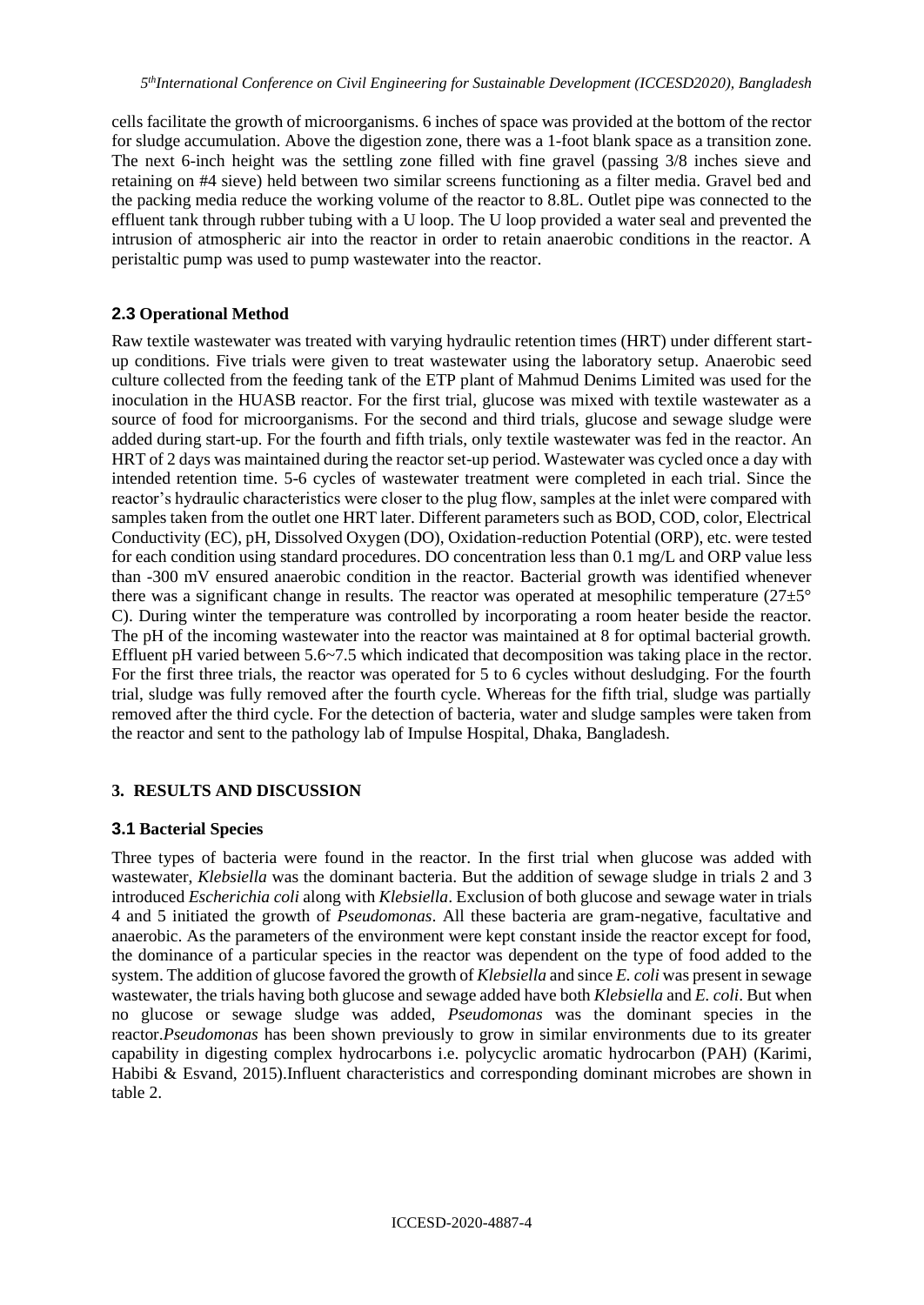| Influent                                                                | <b>Klebsiella</b> | E. coli | <b>Pseudomonas</b> |
|-------------------------------------------------------------------------|-------------------|---------|--------------------|
| Textile wastewater + Glucose, HRT 6 hours (Trial 1)                     | ✓                 |         |                    |
| Textile Wastewater + Sewage Sludge + Glucose,<br>HRT 8 hours (Trial 2)  | ✓                 |         |                    |
| Textile Wastewater + Sewage Sludge + Glucose,<br>HRT 24 hours (Trial 3) | ✓                 |         |                    |
| Textile Wastewater, no additional food, HRT 7 hours<br>(Trial 4)        |                   |         |                    |
| Textile Wastewater, no additional food, HRT 4 hours<br>(Trial 5)        |                   |         |                    |

Table 2: Description of the trials and the Dominant Microbes in each trial

#### **3.2 COD and Color Removal**

In these experiments, the influent wastewater had high COD value (2046 mg/L  $\sim$  3252 mg/L). Influent and effluent COD and COD removal efficiency for different trials are shown in figure 2 and figure 3 respectively. For the first trial, COD removal efficiency gradually decreased from 33.8% to 11.6% from cycle 1 to 4 with the efficiency slightly increasing in the fifth cycle. The average COD removal efficiency is 25%. An HRT of 6 hours was maintained for all cycles and *Klebsiella* was identified in the reactor in this trial. In the second trial, HRT was 8 hours and bacteria in the reactor were mainly *Klebsiella* and *E. coli*. COD removal efficiency gradually increases from 26.7% to 54.5% from cycle 1 to 3 and decreased to 34.3% in the fourth cycle. The average COD removal efficiency was 38% which was slightly higher than the first trial. Increasing HRT from 8 hours to 24 hours in the third trial did not improve the removal efficiency of the reactor. COD removal efficiency remained close to 43% for the first three cycles. However, it drastically decreases to 19% and 10.3% in the fourth and fifth cycles.



ICCESD-2020-4887-5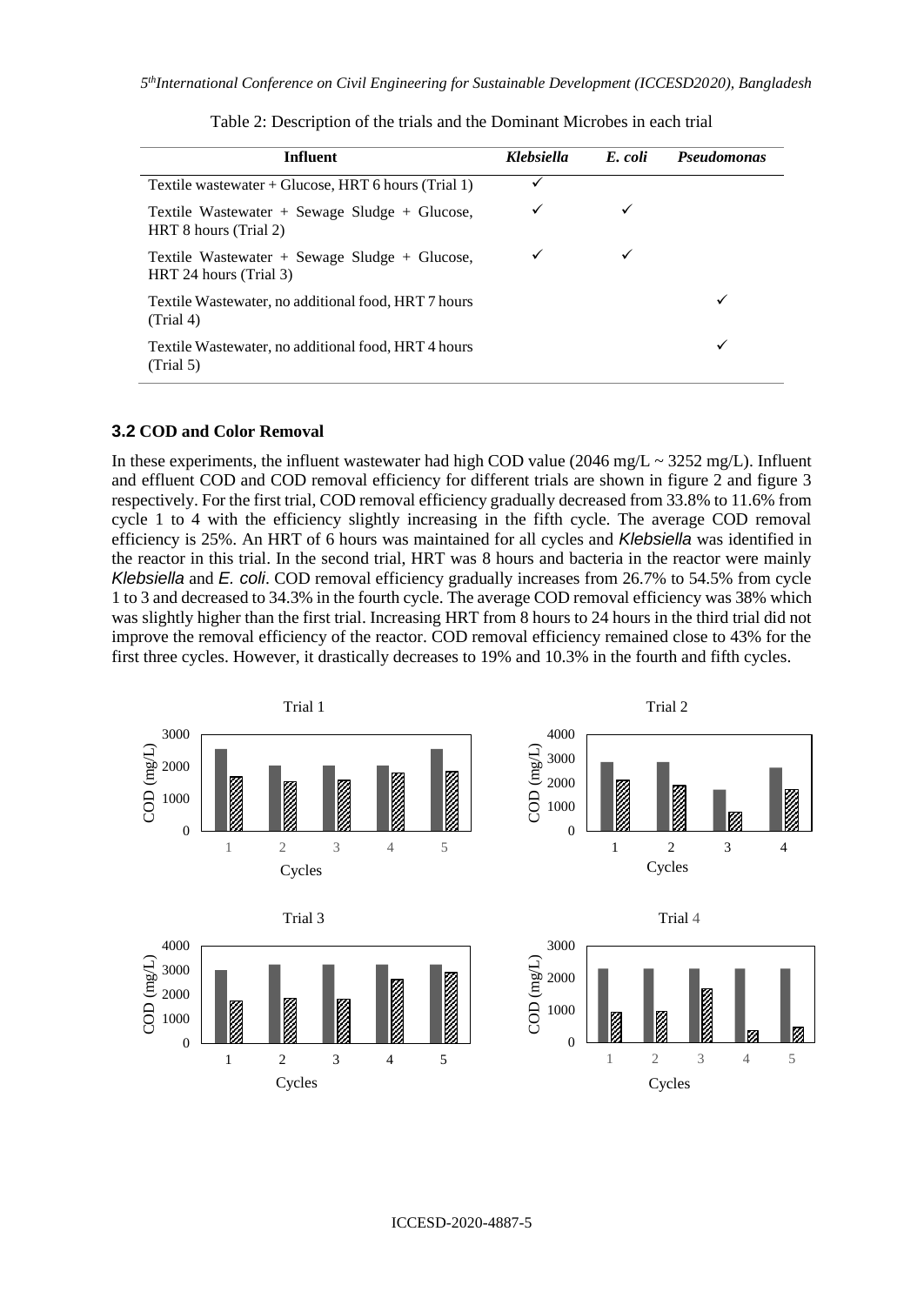*5 thInternational Conference on Civil Engineering for Sustainable Development (ICCESD2020), Bangladesh*



Figure 2: Performance of the reactor in removing COD over different cycles of run for different trials where each trial represents different operating conditions



Figure 3: COD removal efficiency for different trials

Textile wastewater had a high color value (8700~8900 Pt-Co Unit). For the first three trials, color removal efficiencies were 56.4%, 65% and 20.6% which were not satisfactory. So, the color value of the effluent was not measured for every cycle. The color removal efficiency increased significantly from the fourth trial. Influent and effluent color and color removal efficiency for the last two trials are shown in figure 4 and figure 5 respectively.



Figure 4: Performance of the reactor in removing color over different cycles of run for different trials where each trial represents different operating conditions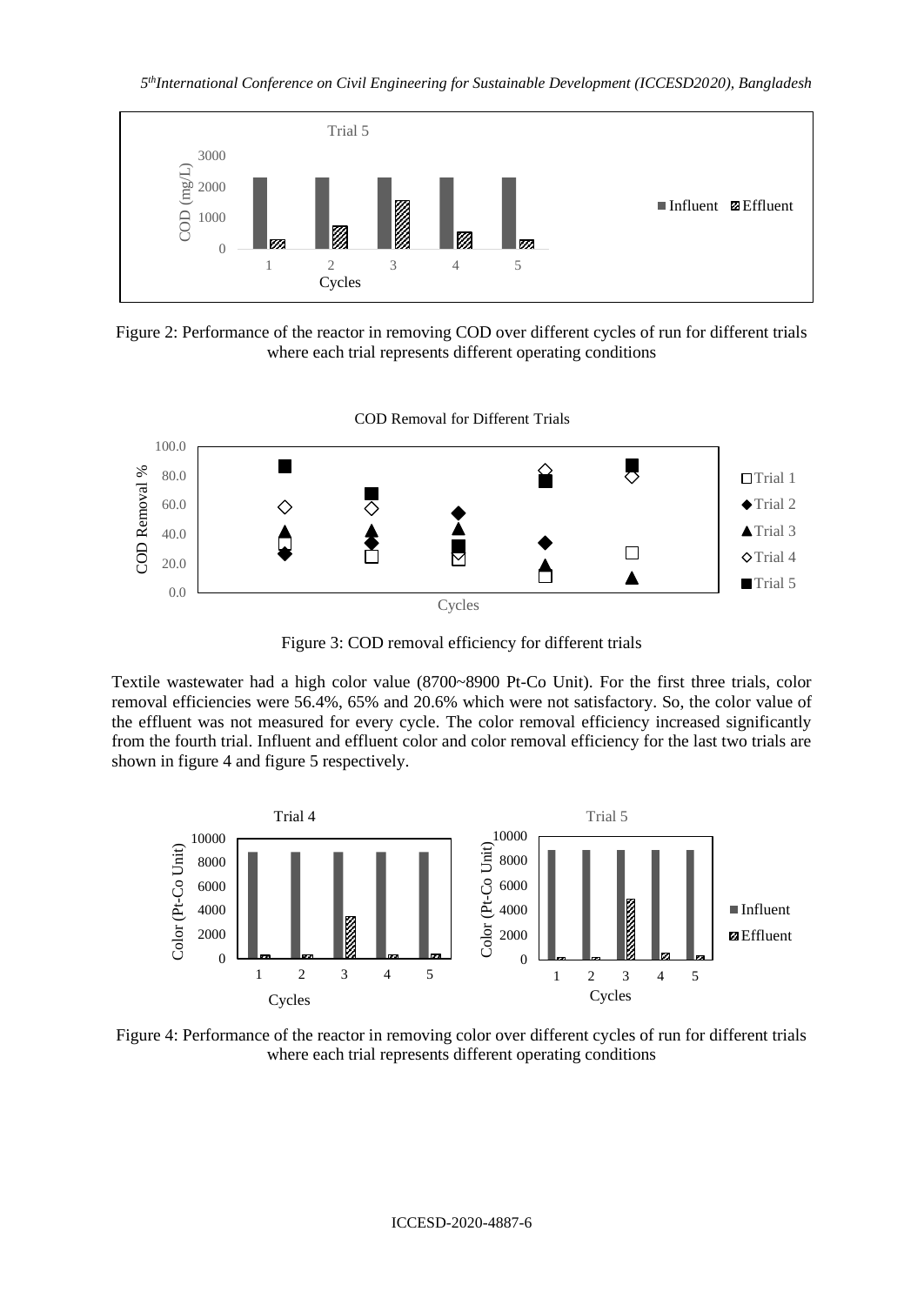

Figure 5: Color removal efficiency for different trials

For the first three trials, COD removal efficiency started to decrease from the fourth cycle (figure 3). In these trials, the generated sludge remained in the reactor which could be affecting the effectiveness of the reactor. So, in the fourth and the fifth trials, sludge was removed after the third cycle of wastewater treatment. In these trials, *Pseudomonas* was dominant in the reactor. Though HRT was comparatively lower compared to the previous trials (~7 hours), high COD and color removal were observed. COD removal for the first two cycles remained around 58% which decreased to 27.3% in the third cycle. Color removal for the first two cycles remained around 96% which decreased to 60.7% in the third cycle. Removing the sludge after the third cycle resulted in 83.8% and 79.6% COD removal and 96.5% and 95.8% color removal for cycles 4 and 5 respectively. Further decreasing HRT from 7 hours to 4 hours in the fifth trial did not affect the performance of the reactor significantly. In trial 5, initially, 86.9% COD removal and 97.6% color removal was observed in cycle 1. Similar to trial 4, removal efficiency decreased in the third cycle (32.1% for COD and 44.9% for color). After removing the sludge, the efficiency of the reactor increased to 76.6% and 87.3% for COD removal and 93.9% and 96% for color removal in cycles 4 and 5 respectively. It can be inferred that the accumulation of sludge had a negative impact on the performance of the reactor. For our setup, removing sludge after every three cycles increased the performance of the reactor.

It has been mentioned earlier that, different bacterial species were found in the reactor depending on the type of food present. The presence of these species can also be correlated with the removal efficiency obtained in the different trials (Figure 6). It can be seen that while *Klebsiella* and *E. coli* were the dominant species in the reactor (trials  $1 - 3$ ), the COD removal efficiency did not exceed 54.5%. Though sludge removal improves the efficiency of the reactor and sludge was not removed in trials 1 to 3, it can be envisaged that even with sludge removal we would not expect the removal efficiency to go beyond what we observed in the initial cycles of these trials. On the other hand, in trials 4 and 5, *Pseudomonas*  was dominant and due to its efficiency in degrading complex hydrocarbons, we observed higher COD and color removal compared to the previous trials.



Figure 6: COD and color removal efficiency for different bacterial growths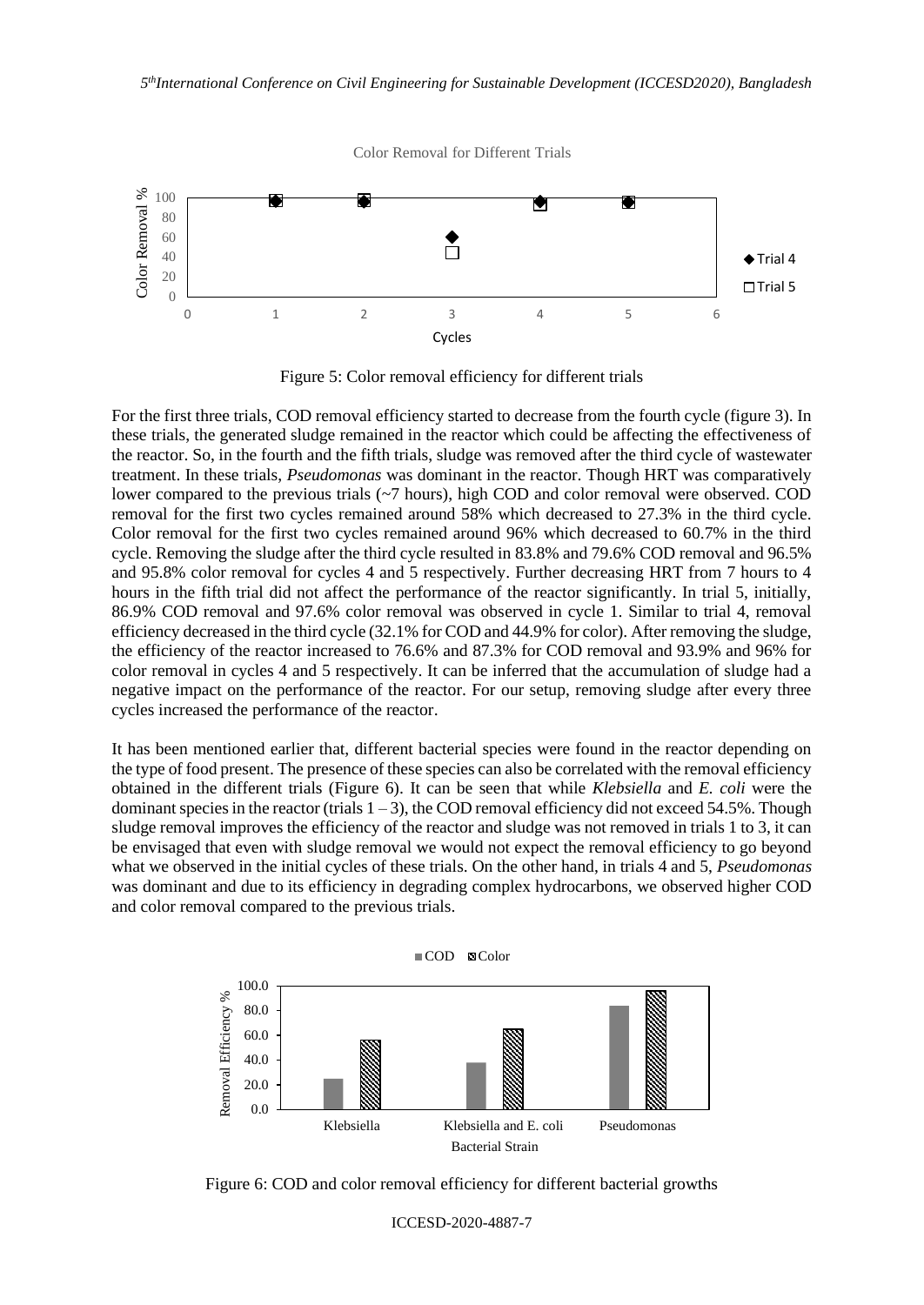## **3.3 BOD Removal**

As COD was the main parameter for evaluating the performance of the reactor, BOD was not monitored until significant removal of COD was achieved. Only after achieving more than 80% COD removal, BOD removal was measured. BOD value decreased from 730 mg/L to 52 mg/L and 54 mg/L in the fourth and the fifth trial respectively (removal efficiency 93%, not shown in figure) which are well below the national discharge standard for BOD of textile industry effluent (150 mg/L) according to ECR 1997.

### **3.4 Comparison with Full-scale UASB ETPs operational in Bangladesh**

The performance of the lab-scale HUASB is compared to three other UASB based Full-scale ETPs currently operational in Bangladesh (Table 3). These ETPs have Downflow Hanging Sponge (DHS) unit and aeration processes in addition to UASB unit and high retention time (40 hours HRT for UASB unit). Though the final effluent quality conforms to the discharge limits described in the Environment Conservation Rules (ECR) 1997, the efficiency of the UASB unit in particular in the removal of COD, BOD and color is poor. ETP1 showed the best performance among the operational UASB units where a maximum removal of 66%, 53%, and 50% for COD, BOD, and color respectively was obtained. ETP2 and ETP3 had comparatively stronger wastewater with COD value in the feeding tank of 1075 and 2310 mg/L respectively. However, the removal efficiencies of these two ETPs are considerably lower compared to ETP1. For example, for ETP3, the wastewater from feeding tank is passed through two UASB reactors, each of which had an HRT of 20 hours and in spite of having longer retention time than what we used in our experiments, COD, BOD and color removals are 2.8%, 18%, and 3% respectively. Such low removal efficiencies are very unlikely for a UASB unit. Most probably, the accumulation of sludge is the reason behind the poor performance of the reactor. The UASB unit has been operational for more than a year. But according to the maintenance engineer, the sludge was never removed from the UASB unit which could have reduced the effectiveness of the process. In contrast, the DHS unit of that particular ETP performed better with a removal efficiency of 50%, 61%, and 20.9% for COD, BOD, and color respectively. Our lab-scale HUASB reactor showed better performance than the UASB units of these ETPs. Moreover, in spite of having significantly lower retention time and no additional treatment operation (e.g. aeration), the lab-scale HUASB delivered an end product that was comparable to that of the three ETPs. This indicates that if a Hybrid UASB can be installed in these ETPs, their efficiencies can be increased with concomitant savings in operational costs.

| <b>ETP</b>       | <b>Parameter</b> | <b>Equalization</b> | After       | <b>After DHS</b> | Outlet   |
|------------------|------------------|---------------------|-------------|------------------|----------|
|                  |                  | Tank                | <b>UASB</b> |                  |          |
| ETP 1(Rashid     | Color (Pt-Co     | 1264                | 432(66%)    | 120(90%)         | 110(91%) |
| & Shahid,        | Unit)            |                     |             |                  |          |
| 2017)            | $COD$ (mg/L)     | 428                 | 198(53%)    | 179(58%)         | 57(87%)  |
| <b>UASB+DHS</b>  | $BOD$ (mg/L)     | 200                 | 99(50%)     | 69(65%)          | 22(69%)  |
| +Aeration        |                  |                     |             |                  |          |
| ETP <sub>2</sub> | Color (Pt-Co     | 1320                | 1100(17%)   | 1400             | 660(50%) |
| <b>UASB+DHS</b>  | Unit)            |                     |             | $(-6%)$          |          |
| +Aeration        | $COD$ (mg/L)     | 1075                | 923(14%)    | 658(39%)         | 158(85%) |
|                  | $BOD$ (mg/L)     | 496                 | 262(47%)    | 160(68%)         | 20(96%)  |
| ETP <sub>3</sub> | Color (Pt-Co     | 8900                | 8600(3%)    | 6800(24%)        | 23(99%)  |
| $UASB+DHS+$      | Unit)            |                     |             |                  |          |
| <b>Aeration</b>  | $COD$ (mg/L)     | 2310                | 2246(3%)    | 1124(51%)        | 76(97%)  |
|                  | $BOD$ (mg/L)     | 733                 | 600(18%)    | 233(68%)         | 22(97%)  |

Table 3: Comparison among operational efficiencies of different operational UASB based ETPs in Bangladesh and Lab-scale HUASB (Removal percentages with respect to the concentration in the equalization tank are shown in parentheses)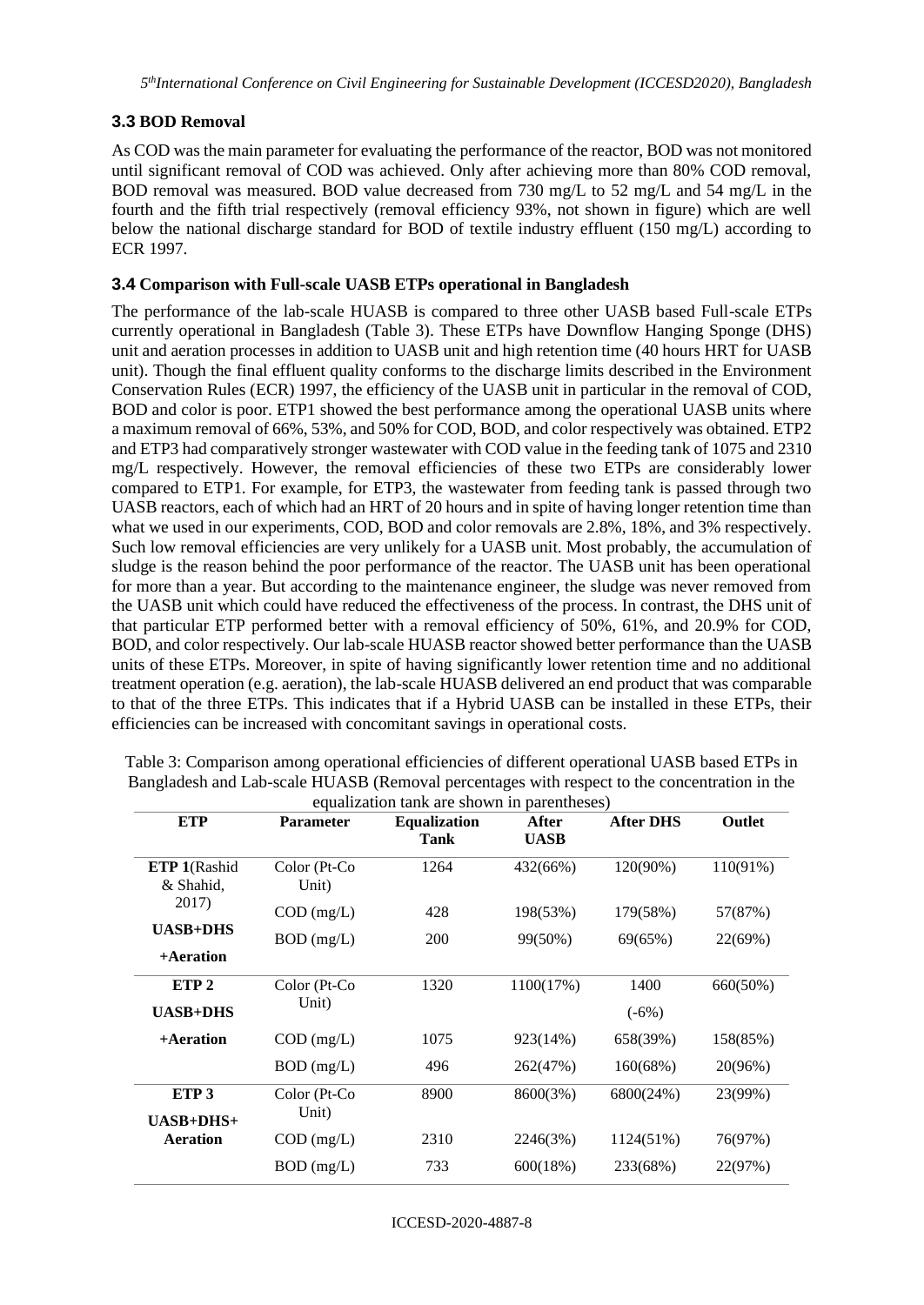| ETP                                                | <b>Parameter</b>      | <b>Equalization</b><br><b>Tank</b> | After<br><b>UASB</b> | <b>After DHS</b> | <b>Outlet</b> |
|----------------------------------------------------|-----------------------|------------------------------------|----------------------|------------------|---------------|
| <b>This Study</b><br>(Lab-scale)<br><b>HUASB</b> ) | Color (Pt-Co<br>Unit) | 8900                               | 344(96%)             |                  | -             |
|                                                    | $COD$ (mg/L)          | 2310                               | 293(87%)             |                  | -             |
|                                                    | $BOD$ (mg/L)          | 733                                | 52(93%)              | -                | -             |

#### **4. CONCLUSIONS**

UASB reactor generally requires post-treatment for satisfactory effluent quality. It takes almost three to four months for the growth of bacteria granules in UASB when no inert materials are added (Hulshoff Pol et al., 2004). But in hybrid UASB, bacterial biofilm is generated quickly because of the attached growth. For our lab-scale reactor, only two days were needed for the incubation of bacteria. Effectiveness of different bacteria grown in the reactor was evaluated and *Pseudomonas* was found out to be very effective which takes polycyclic aromatic hydrocarbon (PAH) as the main food. After the growth of this bacterium in the reactor, removal efficiency of COD, BOD and color increased significantly. After sludge was taken out, the reactor performance increased. Without further treatment, effluent quality from HUASB, particularly BOD and COD, has been found to conform to the limits for discharging in public sewerage system or irrigated land as prescribed in the national standards. So, with effective bacterial growth and maintenance, the HUASB reactor can be a huge step up from conventional UASB and a suitable alternative for the treatment of textile wastewater.

#### **ACKNOWLEDGEMENTS**

The authors' utmost gratitude goes to Dr.Farooque Ahmed, Ex-Professor of Department of Civil Engineering, BUET without whose contribution this paper would be incomplete. Appreciation additionally goes to Dr.Shohidullah Miah, Professor OF IUBAT for providing permission to collect wastewater from the ETP he designed for Mahmud Denims Industry.

### **REFERENCES**

- Akpor, O. B. (2011). Wastewater Effluent Discharge : Effects and Treatment Processes. *3rd International Conference on Chemical, Biological and Environmental Engineering*, *20*, 85–91. Retrieved from http://ipcbee.com/vol20/16-ICBEE2011E20001.pdf
- Amaral, F. M., Kato, M. T., Florêncio, L., & Gavazza, S. (2014). Color, organic matter and sulfate removal from textile effluents by anaerobic and aerobic processes. *Bioresource Technology*, *163*, 364–369. https://doi.org/10.1016/j.biortech.2014.04.026
- *Bangladesh Statistics 2017 Bangladesh Bureau of Statistics (BBS) Statistics and Informatics Division (SID) Ministry of Planning*. (n.d.). Retrieved from www.bbs.gov.bd.
- Daud, M. K., Rizvi, H., Akram, M. F., Ali, S., Rizwan, M., Nafees, M., & Jin, Z. S. (2018). Review of upflow anaerobic sludge blanket reactor technology: Effect of different parameters and developments for domestic wastewater treatment. *Journal of Chemistry*, *2018*. https://doi.org/10.1155/2018/1596319
- Hossain, L., Sarker, S. K., & Khan, M. S. (2018). Evaluation of present and future wastewater impacts of textile dyeing industries in Bangladesh. *Environmental Development*, *26*, 23–33. https://doi.org/10.1016/j.envdev.2018.03.005
- Hulshoff Pol, L. W., De Castro Lopes, S. I., Lettinga, G., & Lens, P. N. L. (2004). Anaerobic sludge granulation. *Water Research*, *38*(6), 1376–1389. https://doi.org/10.1016/j.watres.2003.12.002
- Joshi, M., Bansal, R., & Purwar, R. (2004). Color Rremoval from textile effluents. *Indian Journal of Fibre & Textile Research*, *29*, 239–259.
- Karimi, B., Habibi, M., & Esvand, M. (2015). Biodegradation of naphthalene using Pseudomonas